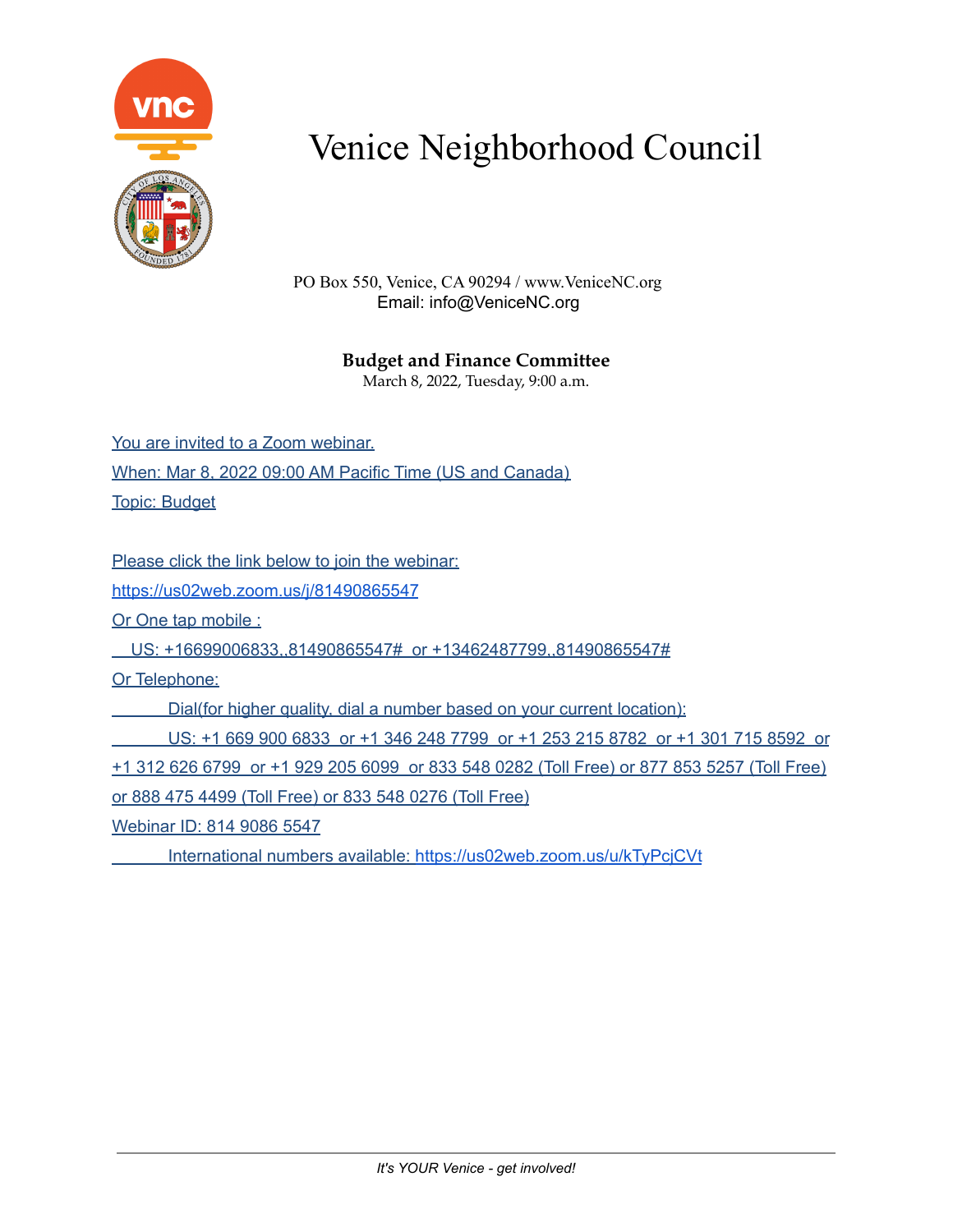

### PO Box 550, Venice, CA 90294 / www.VeniceNC.org Email: info@VeniceNC.org

**PUBLIC INPUT AT NEIGHBORHOOD COUNCIL MEETINGS** *The public is requested dial \*9, when* prompted by the presiding officer, to address the Committee on any agenda item before the Committee takes an action on an item. Comments from the public on agenda items will be heard only when the respective item is being considered. Comments from the public on other matters not appearing on the agenda that are within the Committee's jurisdiction will be heard during the General Public Comment period. Please note that under the Brown Act, the Committee is prevented from acting on a matter that you bring to its attention during the General Public Comment period; however, the issue raised by a member of the public may become the subject of a future Committee meeting. Public comment is limited to two minutes per speaker, unless adjusted by the presiding officer of the Committee.

## **AGENDA**

1. Call to Order - Roll Call Present Absent

| Andrea Boccaletti, Chair |  | Daffodil Tyminski |  |
|--------------------------|--|-------------------|--|
| Sima Kostovetsky         |  | Ivan Spiegel      |  |
| James Murez              |  | Helen Fallon      |  |

- 2. Approval of this agenda as presented or amended.
- 3. ANNOUNCEMENTS
- 4. PUBLIC COMMENT on items not on the agenda.
- 5. Approval of minutes of the January 18, 2022 meeting. https://www.venicenc.org/ncfiles/viewCommitteeFile/28199
- 6. OLD BUSINESS
- 7. NEW BUSINESS
	- A. Item for discussion and possible decision: Approval of Monthly Expenditure

Reports

(MERS) and Expenditure to Date Reports for January and February 2022); <https://www.venicenc.org/ncfiles/viewCommitteeFile/26006>

8. ADJOURNMENT.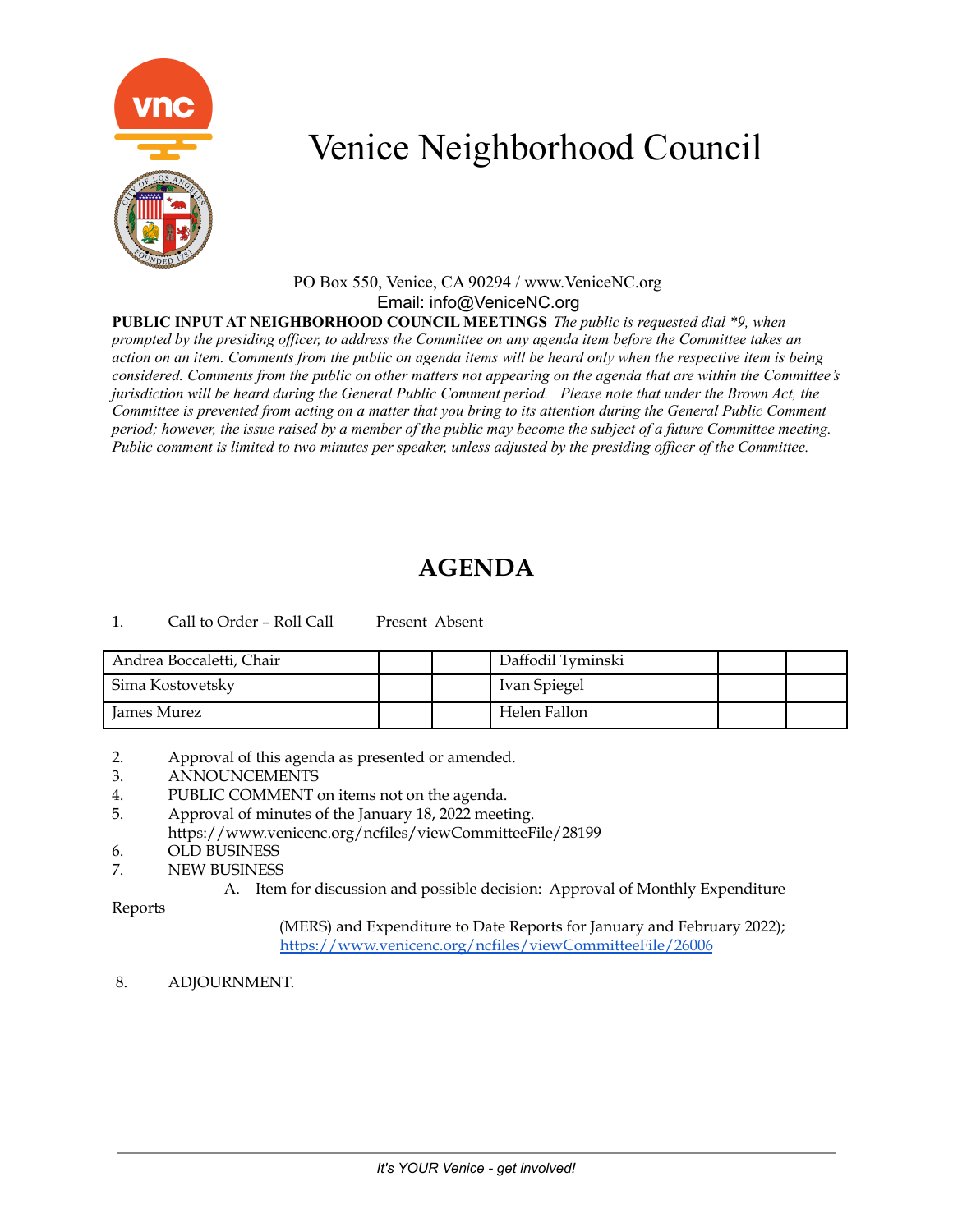

### PO Box 550, Venice, CA 90294 / www.VeniceNC.org Email: info@VeniceNC.org

POSTING: In compliance with Government Code section 54957.5, non-exempt writings that are distributed to a majority or all of the committee members in advance of a meeting may be viewed at Beyond Baroque, 681 Venice Blvd; Venice Public Library, 501 S. Venice Blvd; and at our website by clicking on the following link: [www.venicenc.org](http://www.venicenc.org), or at the scheduled meeting. In addition, if you would like a copy of any record related to an item on the agenda, please contact Andrea Boccaletti at treasurer@venicenc.org. You can also receive our agendas via email *by subscribing to L.A. City's Early Notification System at*

[www.lacity.org/your-government/government-information/subscribe-meetings-agendas-and-documents/neighborhood](http://www.lacity.org/your-government/government-information/subscribe-meetings-agendas-and-documents/neighborhood)

RECONSIDERATION AND GRIEVANCE PROCESS: For information on the VNC's process for board action reconsideration, stakeholder grievance policy, or any other procedural matters related to this Council, please consult the VNC Bylaws. The Bylaws are available at our Board *meetings and our website [www.venicenc.org.](http://www.venicenc.org)*

THE AMERICAN WITH DISABILITIES ACT: The Venice Neighborhood Council complies with Title II of the Americans with Disabilities Act and does not discriminate on the basis of any disability. Upon request, the Venice Neighborhood Council will provide reasonable accommodations to ensure equal access to its programs, services, and activities. Sign language interpreters, assistive listening devices, or other auxiliary aids and/or services may be provided upon request at least three business days (72) hours prior to the meeting by contacting Andrea *Boccaletti, Treasurer at (917) 412-4013, or by e-mail at [treasurer@vewnienc.org.](mailto:treasurer@vewnienc.org)*

*IN CONFORMITY WITH THE SEPTEMBER 16, 2021 ENACTMENT OF CALIFORNIA ASSEMBLY BILL 361 (RIVAS) AND DUE TO CONCERNS OVER COVID-19, THE VENICE NEIGHBORHOOD COUNCIL MEETING WILL BE CONDUCTED ENTIRELY WITH A CALL-IN OPTION OR INTERNET-BASED SERVICE OPTION.*

### *AB 361 Updates -*

Public comment cannot be required to be submitted in advance of the meeting, only real-time public comment is required. If there are any broadcasting interruptions that prevent the public from observing or hearing the meeting, the meeting must be recessed or adjourned. If members of the public are unable to provide public comment or be heard due to issues within the Neighborhood Council's control, the meeting must be *recessed or adjourned.*

### *Reconsideration and Grievance Process -*

For information on the NC's process for board action reconsideration, stakeholder grievance policy, or any other procedural matters related to this Council, please consult the NC Bylaws. The Bylaws are available at our Board meetings and our website *[ww.NeighborhoodCouncilWebsite.org](http://ww.neighborhoodcouncilwebsite.org/)*

### *Public Posting of Agendas -*

*Venice Neighborhood Council agendas are posted for public review as follows:*

- *● Beyond Baroque, 681 Venice Blvd.,90291*
- *● [www.venicenc.o](http://www.neighborhoodcouncilwebsite.com/)rg*
- You can also receive our agendas via email by subscribing to L.A. City's Early [Notification](https://www.lacity.org/government/subscribe-agendasnotifications/neighborhood-councils) System (ENS)

#### *Notice to Paid Representatives -*

If you are compensated to monitor, attend, or speak at this meeting, City law may require you to register as a lobbyist and report your activity. See Los Angeles Municipal Code Section 48.01 et seq. More information is